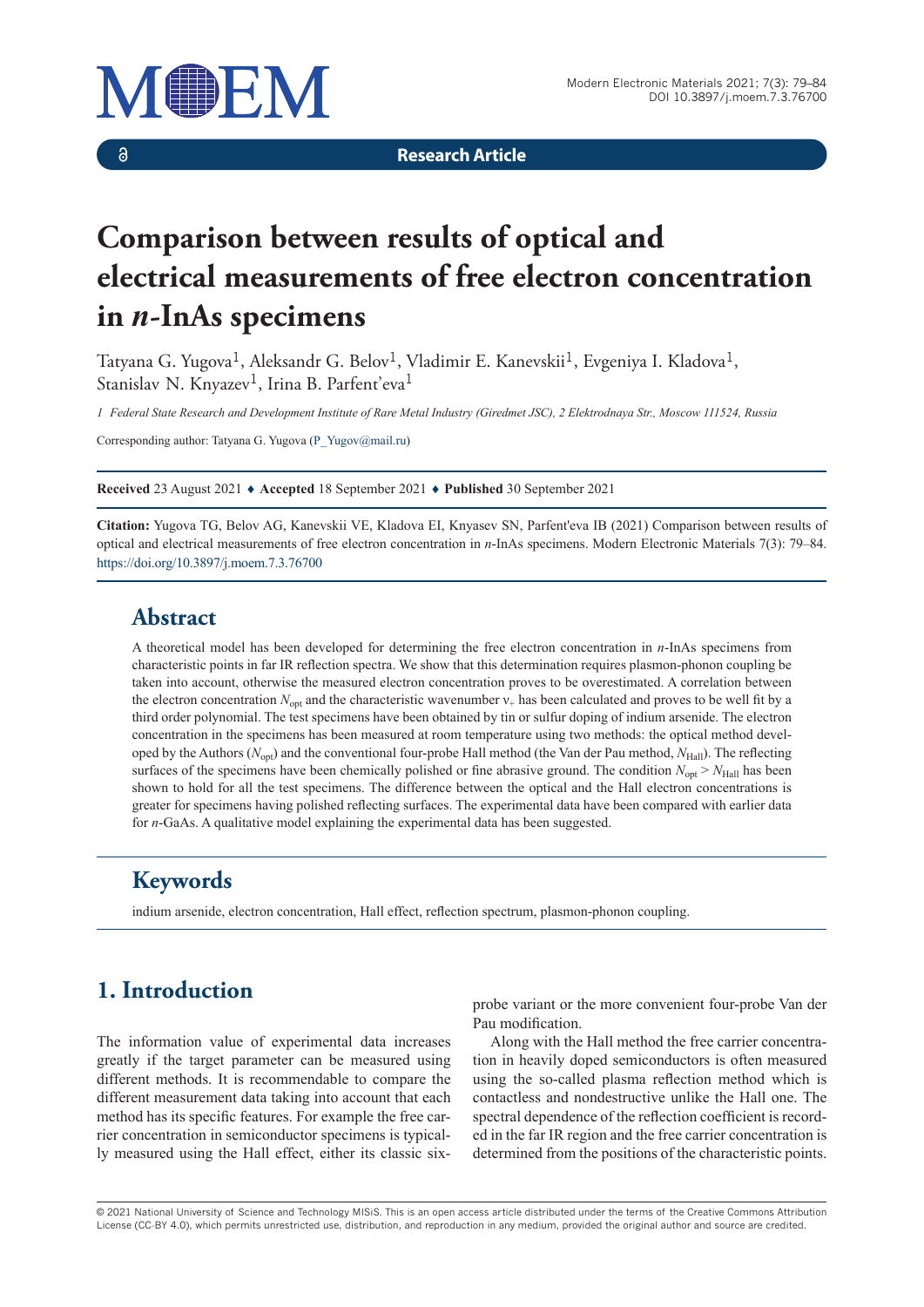It should be noted that free carrier concentration data obtained by electrical measurements represent the whole specimen bulk while those obtained by optical measurements only refer to the narrow superficial layer of the specimen. For this reason data obtained with these methods may differ. It was shown [1] that the free electron concentrations in *n*-GaAs calculated on the basis of Hall effect  $(N_{\text{Hall}})$  may be either lower or higher than those determined from far IR reflection spectra  $(N_{\text{ont}})$ .

By analogy with the cited work [1] in which tellurium-doped gallium arsenide specimens were studied we present below the optical and electrical measurement data for sulfur- and tin-doped *n*-InAs specimens.

## **2. Experimental**

The measurements were conducted for 21 *n*-InAs specimens 16 of which were sulfur-doped and 5 were tindoped. The specimens were in the form of plane-parallel 6–10 mm side square wafers 1.03–2.26 mm in thickness (Table 1). ~2 mm thick wafers were cut from Cz-grown (100) single crystal indium arsenide ingots perpendicularly to the growth axis following which these wafers were cut into the specimens as described above. The specimens were then mechanically ground and chemically polished. The measurements were conducted at room temperature.

The contact material for electrical measurements was indium. Two specimens were placed on a holder one at each side and tinned copper contact wires were soldered to the holder outputs. The holder with the specimens was placed in the gap between electric magnet core poles perpendicularly to the magnetic field induction vector. The measurements were conducted at magnetic induction  $B = 0.5$  Tl and a 200 mA current passing through the specimen. Then the electrical resistivity  $\rho$ , the free electron concentration  $N_{\text{Hall}}$  and the electron mobility  $\mu$  were calculated. The relative random error of  $N_{\text{Hall}}$  measurement was within  $\pm$  10 %.



**Figure 1.** Calculated electron concentration *vs* characteristic wavenumber calibration curve. The vertical dotted line is the edge of the Tensor-27 Fourier spectrometer operation range

*N*<sub>opt</sub> was calculated from far IR reflection spectra (plasma resonance) [2–6] taking into account the interaction of plasma oscillations with longitudinal optical phonons (the plasmon-phonon coupling) [7–17]. The wavenumber dependence of the reflection spectrum  $R(v)$ was recorded in the  $340-1000$  cm<sup>-1</sup> spectral range with a Tensor-27 Fourier spectrometer. Then the reflection spectra were processed using the Kramers–Kronig dispersion relations for the calculation of the real  $\varepsilon_1(v)$  and imaginary  $\varepsilon_2(v)$  parts of the complex dielectric permeability  $\varepsilon = \varepsilon_1 + i\varepsilon_2$  and for the determination of the relationship between the imaginary part  $(-1/\varepsilon)$  and the wavenumber:  $f_1(v) = \text{Im}(-1/\epsilon) = \epsilon_2/(\epsilon_1^2 + \epsilon_2^2)$  [18]. This relationship has a typical bell shape with a clear maximum [18–21]. Then the characteristic wavenumber  $v_+$  corresponding to that maximum was determined and after that, based on the  $v_+$ obtained, *N*<sub>opt</sub> was found using a calculated calibration curve.

More detailed information on *N*<sub>opt</sub> determination from the reflection spectrum was reported earlier for *n*-GaAs [1] and for *n*-InSb [22]. When plotting the  $N_{\text{opt}} = f_2(v)$  calibration curve for *n*-InAs the non-parabolic shape of the conduction band of InAs was taken into account. Below are parameters included into the calculation formulae:

| Band gap $E_{\varrho}$ , eV                       | $0,36$ [23]              |
|---------------------------------------------------|--------------------------|
| HF dielectric permeability $\varepsilon_{\infty}$ | $11,6$ [24]              |
| Wavenumber at longitudinal optical phonon         |                          |
| frequency $v_{I_O}$ , cm <sup>-1</sup>            | 243 [24]                 |
| Wavenumber at transverse optical phonon           |                          |
| frequency $v_{\text{TO}}$ , cm <sup>-1</sup>      | 219 [24]                 |
| Valence and conduction band interaction matrix    |                          |
| element $P_{\text{cv}}$ , eV · cm                 | $8.7 \cdot 10^{-8}$ [24] |
|                                                   |                          |

As a result the electron concentration *vs* characteristic wavenumber calibration curve was plotted (Fig. 1) which is described adequately well by a third order polynomial:

$$
N_{\text{opt}} = 1.05 \cdot 10^{10} (v_+)^3 - 3.15 \cdot 10^{12} (v_+)^2 + 3.22 \cdot 10^{15} (v_+) - 6.27 \cdot 10^{17}.
$$
 (1)

Here  $N_{\text{opt}}$  is in cm<sup>-3</sup> and  $v_+$  is in cm<sup>-1</sup>.

We show that the plasmon-phonon coupling being disregarded,  $N_{\text{opt}}$  proves to be overestimated but this difference near the edge of the Tensor-27 Fourier spectrometer operation range is within 10% and decreases further with an increase in  $v$ . Note that the respective differences are 20% for *n*-GaAs [1] and 30% for *n*-InSb [22]. Since the absolute random error of  $v_+$  is only controlled by spectral instrument resolution and is within  $\pm 2$  cm<sup>-1</sup>, the relative random error of  $N_{\text{opt}}$  is within  $\pm 0.6$  %.

#### **3. Results and discussion**

Table 1 shows the parameters of the test specimens, i.e., thickness (*d*),  $v_+$ ,  $N_{\text{opt}}$ ,  $N_{\text{Hall}}$  (specimens are arranged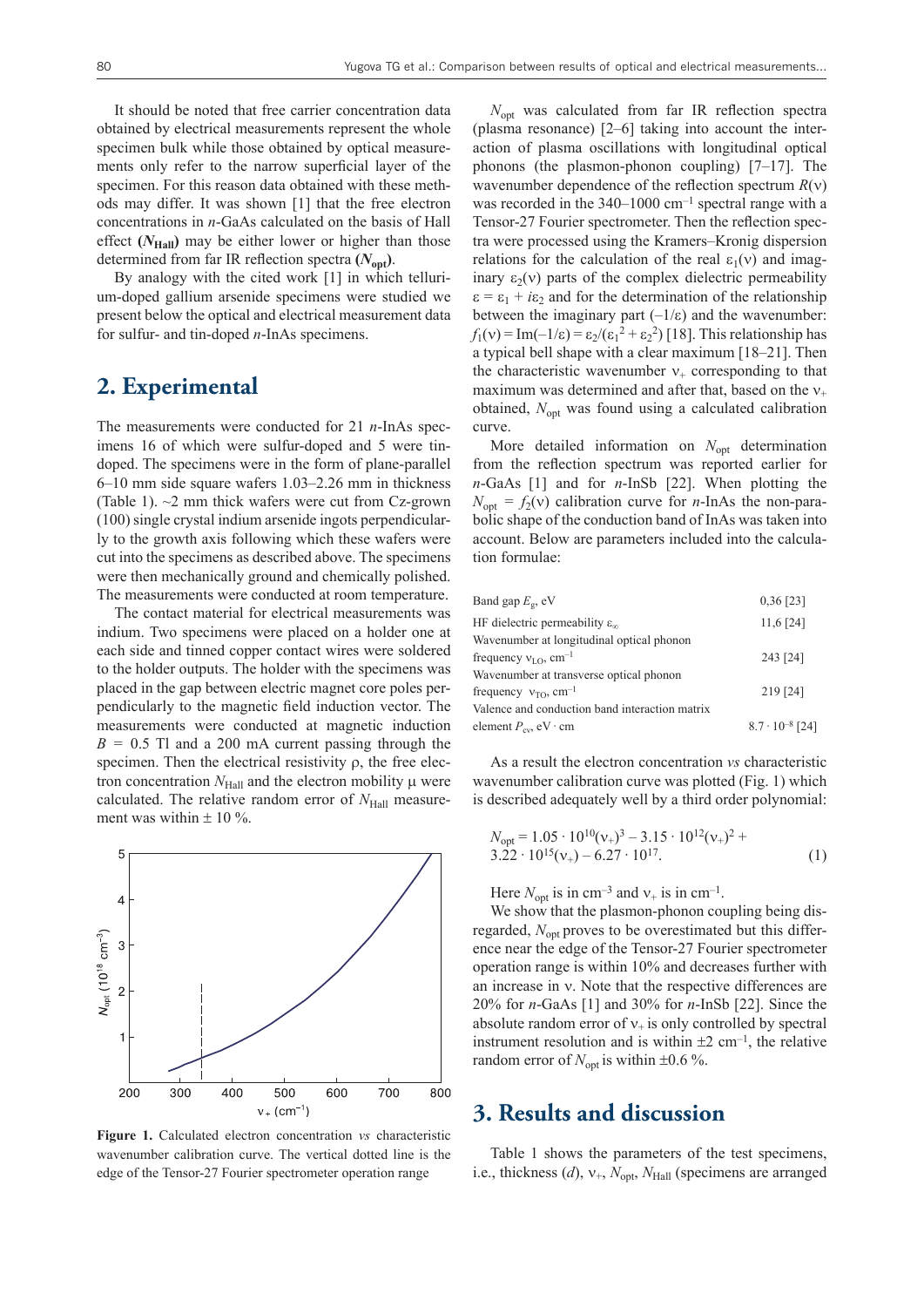**Table 1.** Parameters of test specimens

| No.                                                          | Doping impurity | $d$ (mm) | $v_{+}$ (cm <sup>-1</sup> ) | $N_{\text{opt}}$ (10 <sup>18</sup> cm <sup>-3</sup> ) | $N_{\rm Hall}$ (10 <sup>18</sup> cm <sup>-3</sup> ) | $\delta$ (%) |  |
|--------------------------------------------------------------|-----------------|----------|-----------------------------|-------------------------------------------------------|-----------------------------------------------------|--------------|--|
| 1                                                            | S               | 1.30     | 369                         | 0.660                                                 | 0.564                                               | 14.5         |  |
| $\overline{c}$                                               | S               | 1.50     | 457                         | 1.19                                                  | 1.04                                                | 12.6         |  |
| 3                                                            | S               | 1.74     | 491                         | 1.43                                                  | 1.28                                                | $10.5\,$     |  |
| 4                                                            | Sn              | 1.03     | 496                         | 1.48                                                  | 1.27                                                | 14.2         |  |
| 5                                                            | S               | 2.26     | 532                         | 1.78                                                  | 1.59                                                | 10.7         |  |
| 6                                                            | S               | 1.90     | 538                         | 1.83                                                  | 1.59                                                | 13.1         |  |
| 7                                                            | S               | 1.77     | 545                         | 1.89                                                  | 1.79                                                | 5.3          |  |
| 8                                                            | S               | 1.93     | 573                         | 2.15                                                  | 1.93                                                | 10.2         |  |
| 9                                                            | $\mathrm{Sn}$   | 1.43     | 591                         | 2.34                                                  | 2.14                                                | 8.5          |  |
| 10                                                           | S               | 1.39     | 600                         | 2.43                                                  | 1.95                                                | 19.8         |  |
| 11                                                           | Sn              | 1.24     | 617                         | 2.63                                                  | 2.32                                                | 11.8         |  |
| 12                                                           | S               | 1.01     | 635                         | 2.84                                                  | 2.44                                                | 14.1         |  |
| 13                                                           | S               | 1.57     | 639                         | 2.89                                                  | 2.50                                                | 13.5         |  |
| 14                                                           | S               | 2.12     | 656                         | 3.09                                                  | 2.79                                                | 9.7          |  |
| 15                                                           | S               | 1.47     | 668                         | 3.25                                                  | 2.95                                                | 9.2          |  |
| 16                                                           | S               | 1.75     | 673                         | 3.31                                                  | 3.11                                                | 6.0          |  |
| 17                                                           | Sn              | $1.10\,$ | 677                         | 3.36                                                  | 2.98                                                | 11.3         |  |
| 18                                                           | S               | 2.17     | 678                         | 3.38                                                  | 3.05                                                | 9.8          |  |
| 19                                                           | S               | 1.79     | 683                         | 3.44                                                  | 3.09                                                | 10.2         |  |
| 20                                                           | S               | 1.92     | 684                         | 3.46                                                  | 3.13                                                | 9.5          |  |
| 21                                                           | Sn              | 1.32     | 684                         | 3.46                                                  | 2.92                                                | 15.6         |  |
| Meter, D. Association and other forms of infant and analysis |                 |          |                             |                                                       |                                                     |              |  |

*Note:* Reflection spectra for polished surfaces.

in order of increasing  $N_{\text{opt}}$ ), as well as  $\delta = 100 \% (N_{\text{opt}} N_{\text{Hall}}$ / $N_{\text{opt}}$  characterizing the difference between the optical and Hall data.

As can be seen from Table 1 all the test specimens obey the relationship  $N_{opt} > N_{Hall}$ . The parameters  $\delta$  is the highest for Specimen No. 10 (19.8%) and the lowest for Specimen No. 7 (5.3%).

Figure 2 shows the relationship between the Hall and optical electron concentrations which is described by the following linear function:

$$
N_{\text{Hall}} = 0.9002 N_{\text{opt}} - 0.0309. \tag{2}
$$

When doing RMS linear approximation one should estimate the quality of the fit between the experimental points and the linear function. The criterion is the parameter  $R^2$ : the closer  $R^2$  to unity the better the approximation. In the case considered  $R^2 = 0.9896$  as calculated by the software along with the other approximation parameters.

It can be seen from Fig. 2 that both the sulfur- and the tin-doped specimens obey a similar regularity. The same is true for  $\delta$  (Table 1).

One can therefore safely assure that there is a difference between  $N_{\text{Hall}}$  and  $N_{\text{opt}}$  and this difference is unilateral, i.e., *N*<sub>Hall</sub> anis always lower than *N*<sub>opt</sub>. The random factor (scatter about a certain mean value) is also absent.

As noted above the result was different for *n*-GaAs:  $N_{\text{Hall}}$  could be lower or higher than  $N_{\text{opt}}$ . The concentrations measured by the two methods were equal at  $N_{\text{eq}} = 1.07 \cdot 10^{18} \text{ cm}^{-3}$  [1]. For the low-doped material this ratio was  $\leq 1$  but with an increase in the tellurium concentration the relation became > 1.

This difference in the behavior of doping impurities in GaAs and InAs single crystals can be accounted for by the difference in the homogeneity ranges of these compounds. Excess gallium or indium controls the bulk concentration of arsenic vacancies. As reported earlier [25] the homogeneity range of GaAs is substantially broader than that of InAs. In other words, the concentration of arsenic vacancies in InAs is much lower than in GaAs.



**Figure 2.** Hall *vs* optical electron concentration: white circle is sulfur-doped specimens and blue circle is tin-doped specimens.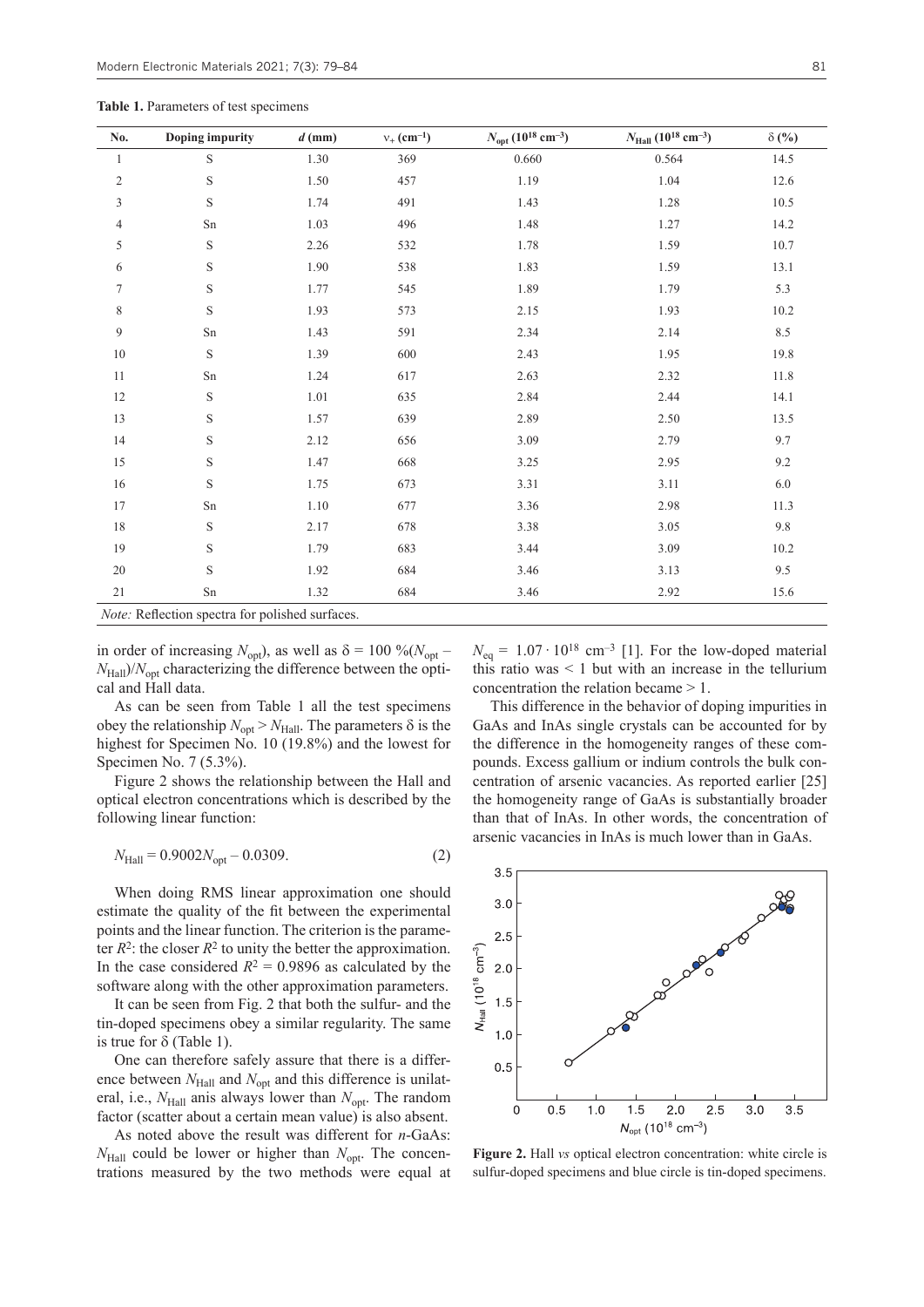| No. | <b>Reflecting surface</b><br>treatment | $d$ (mm) | $v_{+}$ (cm <sup>-1</sup> ) | $N_{\rm opt}$ (10 <sup>18</sup> cm <sup>-3</sup> ) | $N_{\rm Hall}$ (10 <sup>18</sup> cm <sup>-3</sup> ) | $\Delta N$ (10 <sup>17</sup> cm <sup>-3</sup> ) |  |
|-----|----------------------------------------|----------|-----------------------------|----------------------------------------------------|-----------------------------------------------------|-------------------------------------------------|--|
|     | Polished                               | 1.30     | 369                         | 6.60                                               | 5.64                                                | 0.96                                            |  |
|     | Ground                                 | 1.14     | 364                         | 6.35                                               | 5.67                                                | 0.68                                            |  |
| 10  | Polished                               | 1.39     | 600                         | 2.43                                               | 1.95                                                | 4.8                                             |  |
|     | Ground                                 | 1.42     | 597                         | 2.40                                               | 2.21                                                | 1.9                                             |  |
| 14  | Polished                               | 2.12     | 656                         | 3.09                                               | 2.79                                                | 3.0                                             |  |
|     | Ground                                 | 2.05     | 639                         | 2.89                                               | 2.69                                                | 2.0                                             |  |
| 18  | Polished                               | 2.17     | 678                         | 3.38                                               | 3.05                                                | 3.3                                             |  |
|     | Ground                                 | 2.00     | 667                         | 3.24                                               | 3.05                                                | 1.9                                             |  |
|     |                                        |          |                             |                                                    |                                                     |                                                 |  |

**Table 2.** Optical and electrical measurement data on electron concentration for polished and ground reflecting surfaces of specimens

 $Note: \Delta N = N_{opt} - N_{Hall}$ .



**Figure 3.** (*a*) reflection spectra of Specimen No. 14 for the polished surface (Curve *1*) and the ground surface (Curve *2*) and (*b*)  $f_1(v) = Im(-1/\varepsilon)$  functions for reflection spectra of Curves *1* and 2 of the same specimen

The lower arsenic vacancy concentration determines the smaller fraction of the electrically neutral doping impurity in the bulk which forms complexes with arsenic vacancies. During Hall measurements the magnetic field destroys these complexes to transfer the impurity to an electrically active state thus increasing the *N*<sub>Hall</sub> concentration [21]. However since the fraction of the electrically neutral doping impurity is but low, the *N*<sub>Hall</sub> concentration unlike that for tellurium-doped GaAs crystals cannot become higher than the  $N_{opt}$  concentration which is confirmed by the experiment. Furthermore the arsenic vacancy concentration on the wafer surface is very low and as a result almost all the doping impurity is in an electrically active state thus ensuring the highest *N*opt concentration.

As we showed earlier [1] the  $N_{\text{Hall}}/N_{\text{opt}}$  *vs*  $N_{\text{Hall}}$  dependence for GaAs is described by a parabolic function and this ratio tends to unity with an increase in *N*Hall. Unfortunately InAs exhibits a significant scatter of experimental points and therefore one cannot trace any regularity. However the tendency of decreasing the difference between the optical and Hall measurement data with an increase in *N*<sub>Hall</sub> persists.

It is a well-known practice for optical measurements to thoroughly polish the reflecting surface of the test specimen to a mirror-like condition. The question arises, what if the quality of the reflecting surface is intentionally degraded, i.e., the specimen is abrasive ground so the reflecting surface becomes matted? How strongly will the optical properties of the specimen and hence  $N_{\text{opt}}$  change?

With this task in mind, we conducted the following experiment: we ground the reflecting surfaces of four specimens out of those listed in Table 1 with M10 grinding powder (grain size  $10 \mu m$ ) so they became matted. Then we recorded reflection spectra and calculated  $N_{\text{opt}}$  following which we repeated electrical measurements.

Figure 3 *a* shows the reflection spectra of Specimen No. 14 (Table 1) for the polished surface (Curve *1*) and for the ground surface (Curve *2*). Figure 3 *b* shows the  $f_1(v) = Im(-1/\varepsilon)$  functions for the reflection spectra of Curves *1* and *2* of the same specimen in the same scale.

As can be seen from Fig. 3 *a* degradation of the reflectivity of the specimen surface causes a shift of the reflection spectrum towards lower wavenumbers indicating a decrease in  $N_{\text{opt}}$ , smearing of the leading edge of the  $R(v)$ curve and a decrease in the absolute values of the reflection coefficient. Therefore the  $f_1(v) = \text{Im}(-1/\varepsilon)$  function is also smeared and its maximum also shifts towards lower v. When recalculated to  $N_{\text{opt}}$ , the decrease proves to be but minor (Table 2).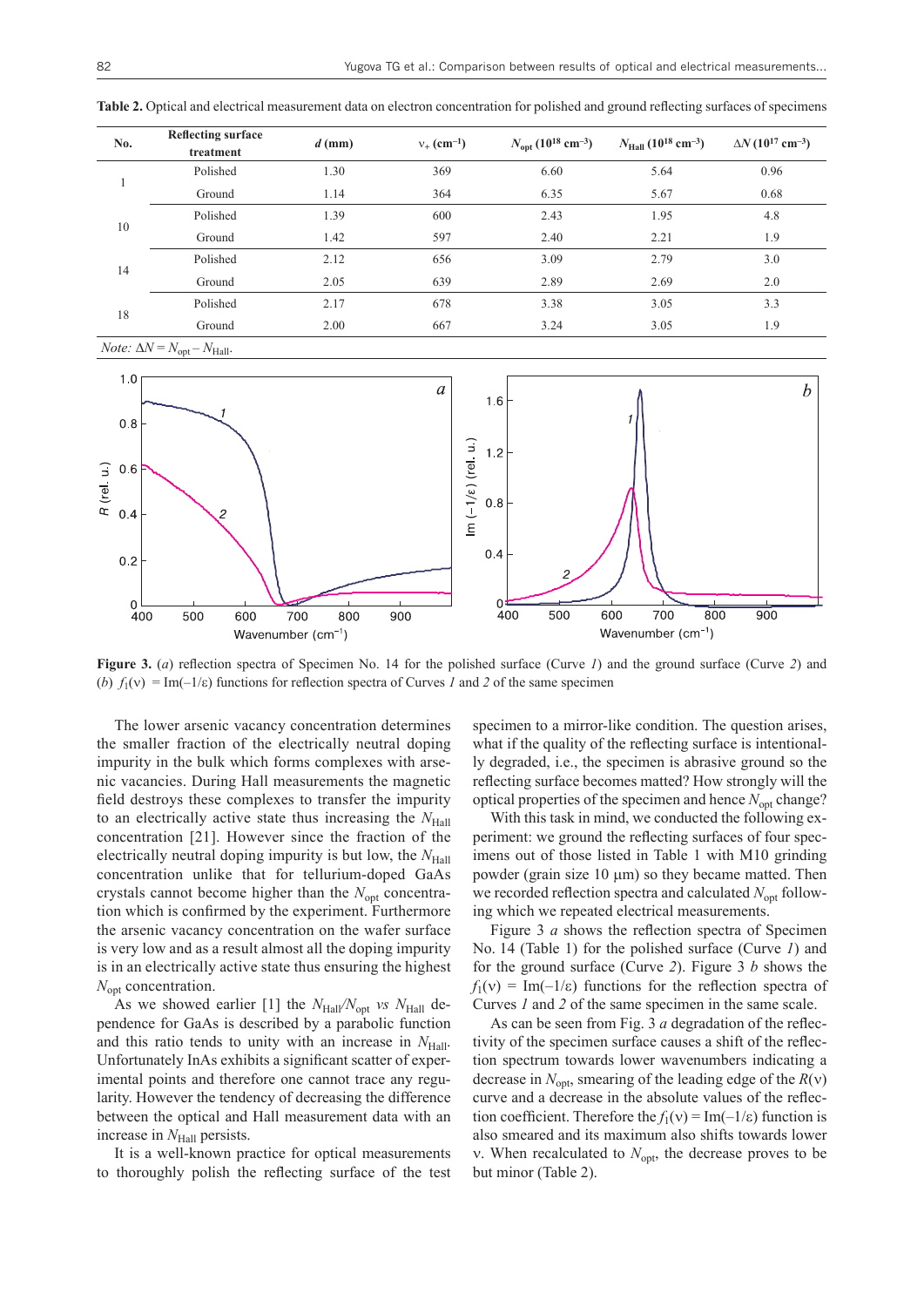Table 2 shows optical and electrical measurement data for four specimens out of those listed in Table 1 (the original specimen numbers are kept).

It can be seen from Table 2 that  $v_+$  of polished surface is greater than that of ground surface, indicating a decrease in  $N_{\text{opt}}$  for lower surface quality.  $\Delta N$  decreases also, i.e., the optical data for ground surface are in a better agreement with the Hall data.

Furthermore the  $N_{\text{opt}}$  concentration in all the test specimens decreases after surface grinding and becomes closer to the *N*<sub>Hall</sub> concentration (Table 2). The origin of this change in the  $N_{\text{opt}}$  concentration is not quite clear but one can assume that grinding of specimen surface uncovers the crystal bulk where the vacancy concentration is higher than at the wafer surface and the doping impurity forms complexes with arsenic vacancies. These complexes reduce the fraction of the electrically active doping impurity in the crystal bulk and hence lead to a decrease in  $N_{opt}$ . However  $N_{opt}$  anyway remains higher than  $N_{Hall}$ which is not quite clear either.

Thus one can assert that there is a systematic difference between the  $N_{opt}$  and  $N_{Hall}$  concentrations, the former concentration always being higher. This difference is smaller for ground specimen surface.

Note that this study was undertaken in order to explore the possibility of transition from the conventional Hall method of free electron concentration measurement to a

## **References**

- 1. Yugova T.G., Belov A.G., Kanevskii V.E., Kladova E.I., Knyazev S.N. Comparison between optical and electrophysical data on free electron concentration in tellurim doped *n*-GaAs. *Modern Electronic Materials*, 2020; 6(3): 85–89. https://doi.org/10.3897/j. moem. 6.3.64492
- 2. Galkin G.N., Blinov L.M., Vavilov V.S., Solomatin A.G. Plasma resonance on nonequilibrium carriers in semiconductors. *Pis'ma v zhurnal tekhnicheskoi fiziki*, 1968; 7(3): 93–96. (In Russ.)
- 3. Belogorokhov A.I., Belov A.G., Petrovitch P.L., Rashevskaya E.P. Determination of the concentration of free charge carriers in  $Pb_{1-x}Sn_xTe$  taking into account the damping of plasma oscillations. *Optika i spectroskopiya*, 1987; 63(6): 1293–1296. (In Russ.)
- 4. Belogorokhov A.I., Belogorokhova L.I., Belov A.G., Rashevskaya E.P. Plasma resonance of free charge carriers and estimation of some parameters of the band structure of the material  $Cd_xHg_{1-x}Te$ . *Fizika i tekhnika poluprovodnikov*, 1991; 25(7): 1196–1203. (In Russ.). URL: https://journals.ioffe.ru/articles/viewPDF/23491
- 5. Sharov M.K. Plasma resonance in Pb1-*x*Ag*x*Te alloys. *Semiconductors*, 2014; 48(3): 299–301. https://doi.org/10.1134/ S1063782614030245
- 6. Rokakh A.G., Shishkin M.I., Skaptsov A.A., Puzynya V.A. On the possibility of the plasma resonance in CdS–PbS films in the middle infrared region. *Prikladnaya Fizika*. 2014; (5): 58–60. (In Russ.)
- 7. Varga B.B. Coupling of plasmons to polar phonons in degenerate semiconductors. *Phys. Rev.,* 1965; 137(6A): 1896–1901. https://doi. org/10.1103/PhysRev.137.A1896

more convenient optical one. The experimental results reported in this work should be taken into account.

#### **4. Conclusion**

A theoretical model was developed for determining the free electron concentration in  $n$ -InAs specimens ( $N<sub>opt</sub>$ ) from characteristic points in far IR reflection spectra. We showed that *N*<sub>opt</sub> determination requires plasmon-phonon coupling be taken into account, otherwise the measured  $N_{\text{opt}}$  electron concentration proves to be 10% overestimated. A correlation between the electron concentration and the characteristic wavenumber was calculated and proves to be well fit by a third order polynomial.

The free electron concentration in the specimens was measured using two methods: based on reflection spectra  $(N<sub>opt</sub>)$  and using the conventional Van der Pau method ( $N_{\text{Hall}}$ ), for different treatment of specimen reflection surface: chemical polishing and fine abrasive grinding. The condition  $N_{opt} > N_{Hall}$  was shown to hold for all the test specimens. The difference between the optical and the Hall electron concentrations proved to be greater for specimens having polished reflecting surfaces.

The experimental data were compared with earlier data for *n*-GaAs. A qualitative model explaining the experimental data was suggested.

- 8. Singwi K.S., Tosi M.P. Interaction of plasmons and optical phonons in degenerate semiconductors. *Phys. Rev.*, 1966; 147(2): 658–662. https://doi.org/10.1103/PhysRev.147.658
- 9. Shkerdin G., Rabbaa S., Stiens J., Vounckx R. Influence of electron scattering on phonon-plasmon coupled modes dispersion and free electron absorption in *n*-doped GaN semiconductors at mid-IR wavelengths. *Phys. Status Solidi (b)*, 2014; 251(4): 882–891. https:// doi.org/10.1002/pssb.201350039
- 10. Ishioka K., Brixius K., Höfer U., Rustagi A., Thatcher E.M., Stanton C.J., Petek Hr. Dynamically coupled plasmon-phonon modes in GaP: an indirect-gap polar semiconductor. *Phys. Rev. B.* 2015; 92(20): 205203. https://doi.org/10.1103/PhysRevB.92.205203
- 11. Volodin V.A., Efremov M.D., Preobrazhensky V.V., Semyagin B.R., Bolotov V.V., Sachkov V.A., Galaktionov E.A., Kretinin A.V. Investigation of phonon-plasmon interaction in GaAs/ AlAs tunnel superlattices. *Pis'ma v zhurnal tekhnicheskoi fiziki*. 2000; 71(11): 698–704. (In Russ.)
- 12. Kulik L.V., Kukushkin I.V., Kirpichev V.E., Klitzing K.V., Eberl K. Interaction between intersubband Bernstein modes and coupled plasmon-phonon modes. *Phys. Rev. B*, 2000; 61(19): 12717–12720. https://doi.org/10.1103/PhysRevB.61.12717
- 13. Mandal P.K., Chikan V. Plasmon-phonon coupling in charged *n*-type CdSe quantum dots: a THz time-domain spectroscopic study. *Nano Lett*., 2007; 7(8): 2521–2528. https://doi.org/10.1021/ nl070853q